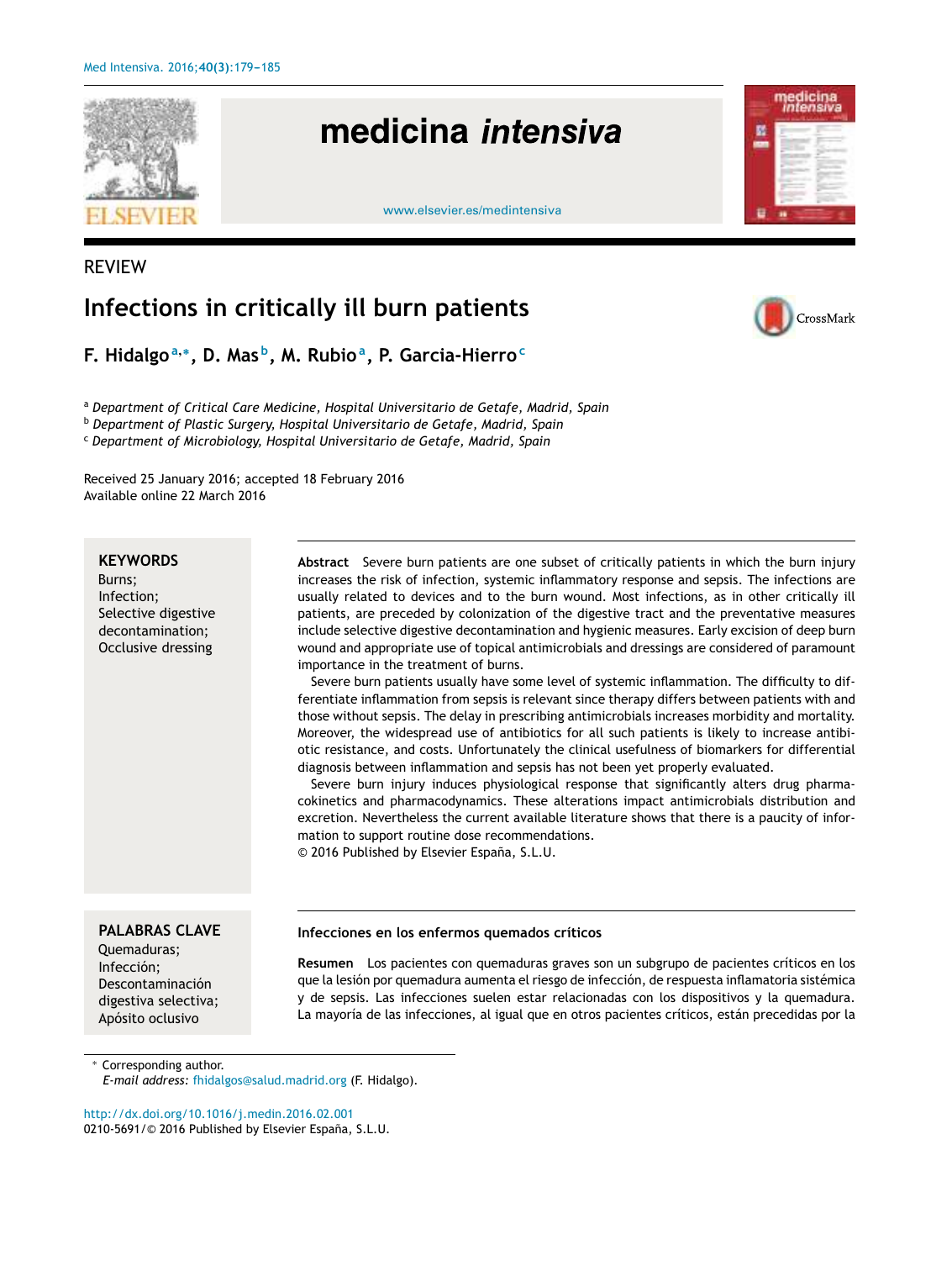colonización del tracto digestivo y de medidas preventivas que incluyen la descontaminación digestiva selectiva y las medidas de higiene. La escisión precoz de las quemaduras profundas y el uso adecuado de los antimicrobianos tópicos y apósitos se consideran de suma importancia en el tratamiento de las quemaduras.

Los pacientes con quemaduras graves suelen tener un cierto nivel de inflamación sistémica. La dificultad para diferenciar inflamación de sepsis es relevante debido a que la terapia difiere entre los pacientes con y sin sepsis. El retraso en la prescripción de antimicrobianos aumenta la morbimortalidad. Además, el uso generalizado de antibióticos en todos estos pacientes es probable que aumente la resistencia a estos y los costes. Desafortunadamente, la utilidad clínica de biomarcadores para el diagnóstico diferencial entre inflamación y sepsis aún no ha sido adecuadamente evaluada.

La lesión por quemadura severa induce una respuesta fisiológica que altera significativamente la farmacocinética y farmacodinámica de los fármacos. Estas alteraciones afectan a la distribución y excreción de los antimicrobianos. Sin embargo, la literatura disponible actual muestra que hay una escasez de información para apoyar las recomendaciones de dosis rutinarias. © 2016 Publicado por Elsevier España, S.L.U.

## **Introduction**

Critically ill burn patients are more susceptible that other critically ill patients to acquire infections as traditionally reported in infection surveillance systems surveillance in the Intensive Care Units  $(ICU)$ .<sup>1</sup> [T](#page-5-0)his increased susceptibility has been attributed to four facts: a non-specific immunosuppressive state induced by burns, frequent use of invasive devices (tracheal intubation, intravascular catheters, urinary catheters), loss of skin protection related to burn injury and in some cases respiratory injury from smoke inhalation. In addition surgery carried out in areas with bacterial contamination is associated with transient bloodstream infection caused by the flora colonizing burn wounds.

Another characteristic to tackling infections in burn patients is the low value of clinical criteria, i.e. fever, and biomarkers to differentiate systemic inflammatory response syndrome (SIRS) from sepsis.<sup>[2](#page-5-0)</sup> The severe burn patient, i.e. burns >20% of the body surface, in adults, usually shows signs of inflammation without a proven infection. This difficulty differentiating inflammation form infection can lead in some cases to excessive use of antibiotics with associated costs and the possibility to select resistant flora. On the other hand delay in the administration of appropriate antibiotics may be associated with increased morbidity and mortality.

The pharmacokinetics and pharmacodynamics (PK/PD) of antimicrobials are other differentiating factors of burn patients over other critically ill patients. The antibiotic volume of distribution are often very high, especially in the first two weeks after injury because the accumulated oedema during resuscitation, and the increase in glomerular filtration rate. $3$ 

Finally it should be noted that recommendations on the clinical management of severe burn patients, including prevention and treatment of infections are almost always supported by the expert opinion and the assumption that critically ill burn patients should treated similarly to other critically ill patients.<sup>[4](#page-5-0)</sup> There is little relevant clinical research to support an adequate level of evidence for any specific recommendation in this population group.

## **Pathogenicity**

In 1979, van Saene et al.<sup>[5](#page-5-0)</sup> in a prospective study of 32 patients showed that the flora that colonizes the digestive tract of patients often infects the burn patient. More recently Barret et al.<sup>[6](#page-5-0)</sup> studied digestive, respiratory and burn wounds colonization in 30 burn children treated in an ICU with a nurse/patient ratio 1.5:1 without strict preventative measures beyond those recommended for contact with biological fluids. At ICU admission, digestive and skin flora was the flora usually carried by healthy subjects: *Escherichia coli*, *Enterococcus* spp. in rectum and Staphylococcus epidermidis in skin. After 6-7 days this flora is replaced by Enterobacteriaceae and *Pseudomonas aeruginosa* acquired in the ICU, that colonized burn wounds and respiratory system later [\(Fig.](#page-2-0) 1). In other studies, nonfermenting Gram-negative bacilli and methicillin-resistant *Staphylococcus aureus* are part of ICU acquired flora.[7](#page-5-0)

This pattern of colonization-infection has been previously described in critic[a](#page-5-0)lly ill patients $8$  and shows two characteristics:

- 1. The flora colonizing and sometimes infecting critically ill patients changes during ICU stay. At admission patients without previous illnesses potentially pathogenic microorganisms (PPM) carried in digestive tract and skin are similar to those usually carried by healthy subjects. Later that flora is replaced by the UCI acquired flora. The digestive tract of other patients is the most important reservoir.
- 2. Ninety nine percent of infections in critically ill patients, including severe burn patients are caused by PPM previously isolated in the digestive tract of the patient. They are considered endogenous. $8,9$

#### **Infection prevention**

#### **Selective digestive decontamination**

Selective digestive decontamination (SDD) is a strategy to prevent infections in critically ill patients.<sup>[10](#page-5-0)</sup> It was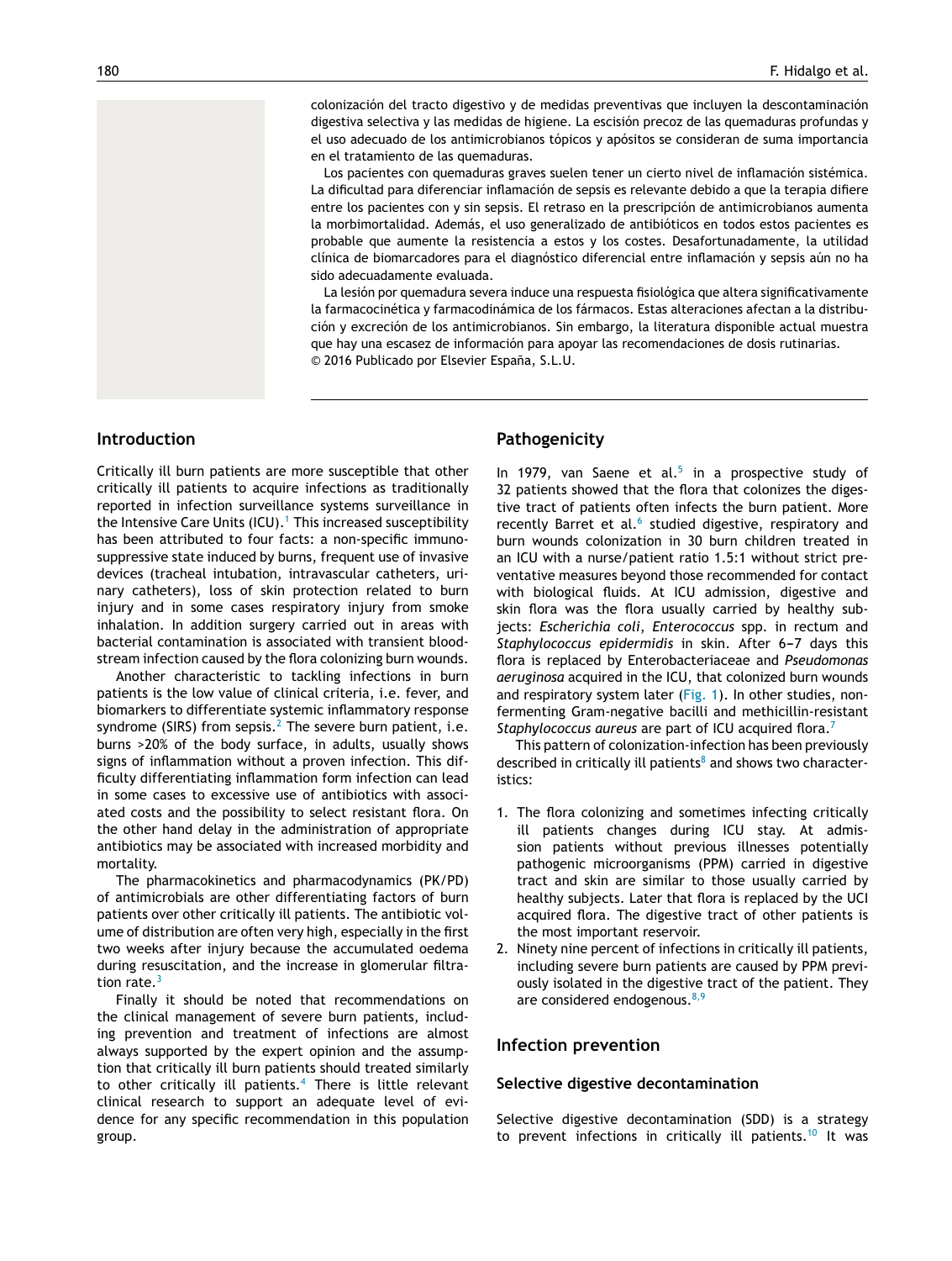<span id="page-2-0"></span>

**Figure 1** The chronology of bacterial colonization/infection in critically burn patients. Modified Barret et al.<sup>[6](#page-5-0)</sup>

initially designed for the prevention ventilator-associated pneumonia, but subsequently it has been shown to be effective to prevent aerobic Gram-negative bacilli bloodstream infection,<sup>[11](#page-5-0)</sup> and control outbreaks of resistant flora.<sup>[12,13](#page-5-0)</sup> It is the only infection preventative measure that has consistently shown to reduce mortality in critically ill populations.[10](#page-5-0)

The rationale for the SDD to prevent infection is to avoid or eradicate the carrier state of oropharyngeal and gastrointestinal PPM. $8$  The protocol of the SDD includes a short course of systemic antibiotics (cefotaxime), the use of nonabsorbable antimicrobial oral paste and digestive solution (polymixin, tobramycin and amphotericin B o nystatin) and performing surveillance rectal and pharyngeal cultures, to monitor the effectiveness of nonabsorbable antimicrobials<sup>[7](#page-5-0)</sup> It should be underlined that the administration of nonabsorbable antimicrobials not always achieves decontamination of the digestive tract.

This practice has proven to reduce mortality of critically ill patients [OR 0.79 (CI 95% 0.68 to 0.89)], $10$  the incidence of pneumoni[a](#page-5-0) [OR 0.35 (95% CI 0.29 to 0.41)],  $9$  and the incidence of aerobic gram-negative bloodstream infections [OR 0.39 (95% CI 0.24 to -0.63)].<sup>[11](#page-5-0)</sup>

The use of DDS has been evaluated in severe burn patients in one observational study<sup>[14](#page-5-0)</sup> and in one randomized con-trolled clinical trial.<sup>[7](#page-5-0)</sup>

Mackie et al.<sup>[14](#page-5-0)</sup> compared a group of consecutive patients with burns >30% total body surface area (TBSA) conventionally treated for two years with 31 similar patients treated with SDD in the following two years. Mortality in the SDD group was 7% and 23% in the standard group [OR = 0.11 (95% CI 0.01 to 0.93)]; the incidence of pneumonia was 6% and 29% and the incidence of bloodstream infection was 3% and 26%, respectively.

In the randomized controlled clinical trial<sup>7</sup> [1](#page-5-0)07 patients with TBSA burns >20% were included. The SDD treated group showed a significant decrease in mortality compared to the placebo group [RR 0.25 (95% CI 0.08 to 0.76)] and hospital mortality [RR 0.28 (CI 95% 0.10 to 0.80)]. The incidence of pneumonia was reduced, 30.8 per 1000 days of mechanical ventilation in the placebo group and 17.0 per 1000 days of mechanical ventilation in the SDD group (*p* = 0.03). It was observed that the use of nonabsorbable antimicrobial against Gram negative bacilli can increase the incidence of Gram positive carriers, i.e. methicillin-resistant *S. aureus*. The administration of enteral vancomycin controlled the growth of methicillin-resistant *S. aureus* safely without the appearance of vancomycin-resistant *Enterococcus* sp.[15](#page-5-0)

Therefore, selective digestive decontamination has proven useful and safe in controlling infections and reducing mortality in severe burn patients as has been widely described in critically ill patients.

#### **Ventilation associated pneumonia**

In patients with burns ≥20% of body surface, inhalation injury incidence is  $>37\%$ .<sup>[16](#page-5-0)</sup> This condition is associated with a high incidence of pneumonia. Another risk factor of pneumonia in severe burn patients is related with mechanical ventilation, even in the absence of inhalation injury, to treat respiratory failure and to keep patients deeply sedated for long periods. Overall the incidence of ventilator-associated associated pneumonia in burn patients is three times higher than in patients in a medical-surgical  $ICU<sup>1</sup>$  $ICU<sup>1</sup>$  $ICU<sup>1</sup>$ 

In a cohort study of 56 patients with TBSA  $\geq$  20%,<sup>[9](#page-5-0)</sup> the incidence of pneumonia was 31.3 episodes per 1000 days of mechanical ventilation in the subgroup of patients who suffered inhalation injuries. Ninety-five percent of the episodes of pneumonia were caused by microorganisms that were previously colonized the digestive tract, oropharynx and/or rectum. Fifty seven percent of patients develop early-onset pneumonia by microorganisms colonizing the patient oropharynx on admission to the ICU: *S. aureus*,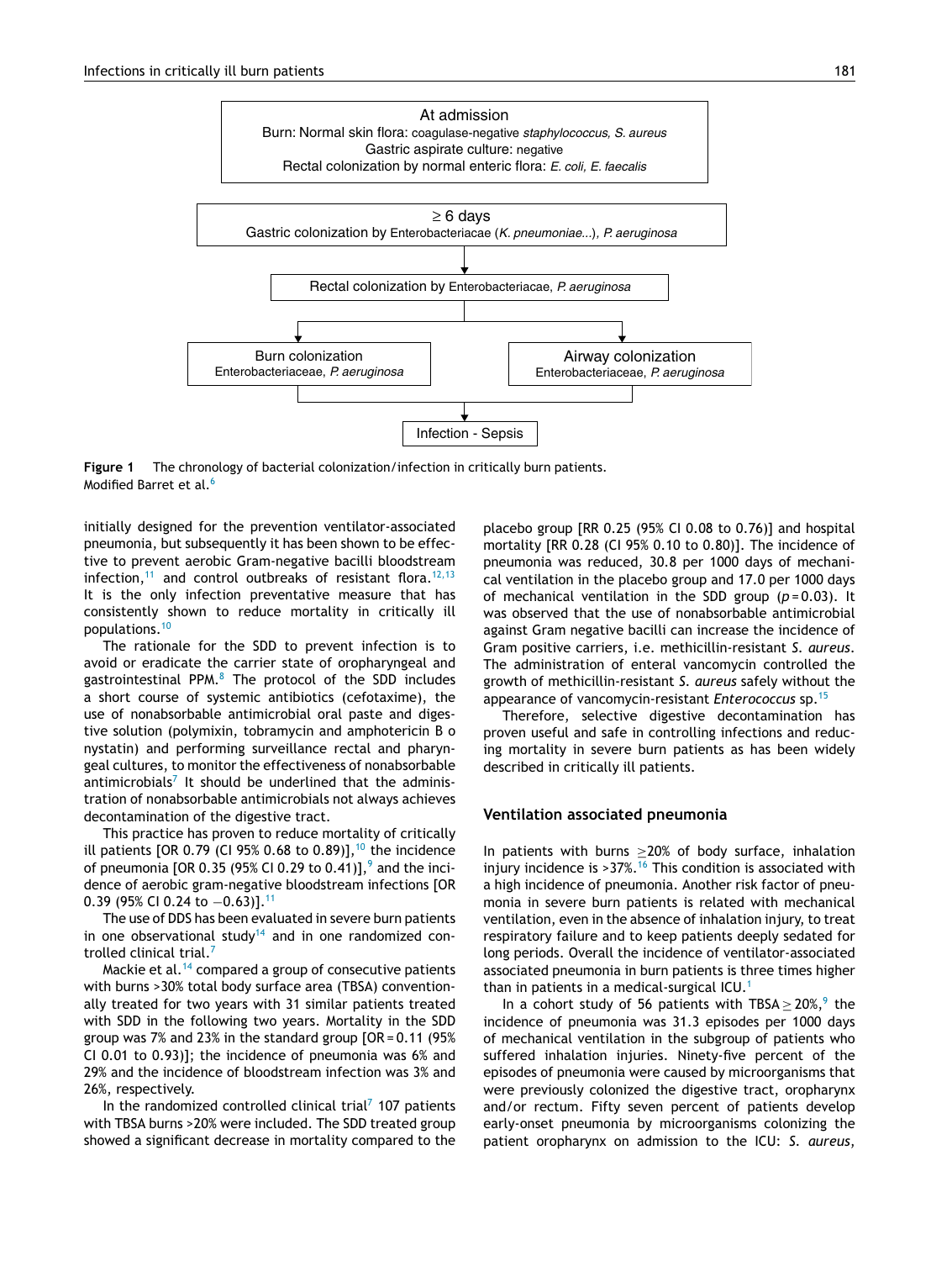*Streptococcus pneumoniae* and *Haemophilus influenzae*. The pneumonia that appeared later (median 16 days), were caused by microorganisms acquired in the ICU and were always preceded by an episode of early-onset pneumonia.

## **Bloodstream infection**

Shupp et al.<sup>[17](#page-5-0)</sup> conducted a retrospective case-control study of all patients in the National Burn Repository between 1981 and 2007. They included 3931 cases and 7862 controls ran-domly selected from the same database<sup>[16](#page-5-0)</sup> and adjusted by year of injury and percentage of TBSA burned. The microorganisms most frequently isolated from blood cultures were Gram positive cocci; the subgroup of not specified microorganisms was the largest, followed by *S. aureus* (32%). Among the Gram negative bacilli, *P. aeruginosa* (35%) was the most frequently isolated. Mortality showed a paradoxical effect: in patients with <50% TBSA bloodstream infection was associated with increased mortality, whereas in patients with >50% TBSA the mortality was lower in patients with bloodstream infection that in controls. The adjustment for potential confounders (age, sex, inhalation injury) did not modify this paradoxical finding for which the authors found no explanation. These findings bring in question the effect of bloodstream infection in mortality in severe burn patients.

Bloodstream infections associated with intravascular catheters in burn patients have some peculiarities in relation to other critically ill patients. They are more common<sup>[18](#page-5-0)</sup> and its incidence is associated with the proximity of the insertion site of the catheter to burn wound.

Ramos et al.<sup>[19](#page-6-0)</sup> reported a cumulative incidence of catheter-related bloodstream infection in 20 patients: when the burn wound was within an area of  $25 \text{ cm}^2$  around the catheter insertion site the incidence of bloodstream infection was 27% but when the distance was greater the incidence was 6%. According to these observations it seems advisable to insert intravascular catheters away from burn wounds and bloody surfaces (grafts, donor sites) when possible.

In general, experts recommend changing intravascular catheters with a scheduled frequency, i.e. 5-7 days in patients with  $>$  20% TBSA.<sup>4</sup> [H](#page-5-0)owever, no clinical trials support this practice.

According to the available evidence, it seems advisable to prevent intravascular catheter-related bloodstream infection with the following manoeuvres:

- 1. Insert the catheter away, if possible, from the burn wounds or the bloody, grafted or donor areas.
- 2. Follow the same best practices for critically ill patients.<sup>[20](#page-6-0)</sup>
- 3. Assess scheduled shift when the catheter is near or within the burned area.
- 4. Assess replacing the catheter with guide without changing the insertion, in order to preserve vascular access for possible future insertions.

In burn patients the predominant pathogenic microorganisms are aerobic Gram-negative bacilli, and *S. aureus*. [17](#page-5-0) Thus, it is therefore advisable that the empirical treatment of suspected bloodstream infection must include systemic antibiotics to cover this flora.

#### **Burns**

Burn wound infection is a severe complication in burn patient, increasing the degree of burn wound depth, healing delay, grafts loss and sepsis in cases where bacterial invasion occurs subdermal.<sup>[21](#page-6-0)</sup>

The current management of deep burns is based on early excision of burned tissue, coverage with autograft, homograft or skin substitutes, and on preventing colonization/infection with topical antimicrobial treatment. The recommendation of early excision, between 1 and 7 days, is mainly based on two assumptions: the burned tissue is prone to infection and, even without being infected, it promotes the production of proinflammatory molecules associated with multiorgan failure.<sup>[22,23](#page-6-0)</sup> But the effectiveness of early excision in reducing mortality or morbidity has not been properly evaluated. One meta-analysis of 6 early excision clinical trials<sup>[24](#page-6-0)</sup> shows that trials have insufficient sample size, poor methodological quality, and it just seems to be a trend to reduce mortality only in patients without inhalation injury.

Given that the effectiveness of early excision has not been adequately evaluated in critically ill burn patients, topical application of antimicrobial that effectively prevents burn wound infections allows to delay surgery in high risk patients (high transfusion needs, frequent perioperative multiorgan failure). It seems appropriate to individually assess the benefits and risks to set the timing and the area(s) to be excised in each interventions. In practice the attitude of the early excision and prevention of infection varies considerably between countries and, within countries, between centres.<sup>[25,26](#page-6-0)</sup>

The American Burn Association has established standardized definitions of burn wound infections. $^{27}$  $^{27}$  $^{27}$  All types of infection, except from impetigo, are associated with fever and/or leukocytosis and/or thrombocytopenia.

- **- Burn wound impetigo** which is defined as the loss of epithelium in areas previously re-epithelialized: grafts, wounds healed by secondary intention and donor sites. It may be associated or not with systemic inflammatory symptoms.
- **Open burn-related surgical wound** that includes both excised or donor area is characterized by the presence of purulent exudate with positive culture, often accompanied by loss of grafts or synthetic skin preparations.
- **- Burn wound cellulitis** is characterized by the presence of erythema beyond that expected in the burn wound or in the donor area, usually with other signs of local inflammation as oedema, pain, heat and, less frequently, lymphangitis.
- **- Invasive infection in unexcised burn wounds** is characterized by discoloration of the unexcised eschar and local signs of infections. It may be associated to multiple organ failure and bloodstream infection. This type of burn wound infection is rarely seen in Spanish ICU due to early excision and use of topical antibiotics.

Other rare infections related to deep burns are fasciitis and myositis.<sup>[28](#page-6-0)</sup>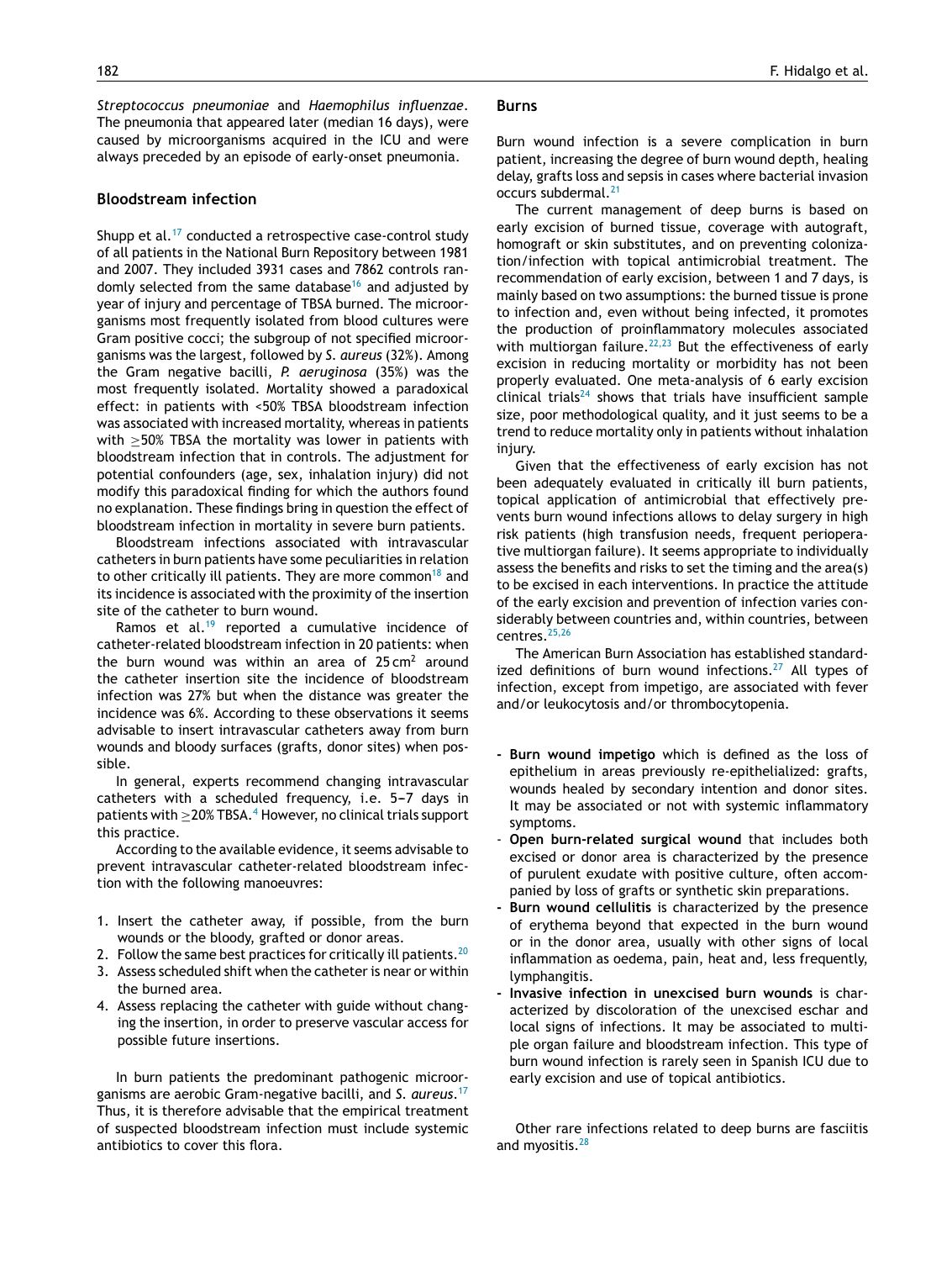The value of biopsy culture for the diagnosis of burn wound infection was proposed McManus et al.<sup>[29](#page-6-0)</sup> They compared the results of quantitative cultures of burn wound biopsy with histopathologic results 200 burn patients. The ''gold standard'' of burn wound infection was histopathologic evidence of invasion by microorganisms within underlying healthy tissue. Growth of the cultures with values  $\langle 10^5$  CFU/g of tissue were not accompanied by histopathologic evidence of infection. Values  $>10^5$  CFU/g showed histopathologic evidence of infection in only 36% of cases. Thus the biopsy cultures of burn wound have little value for the diagnosis of infection. The histopathologic examination is not a routinely performed in clinical practice except when suspected invasive fungal infection.

The diagnosis of burn wound infection is usually based on clinical criteria and the treatment is guided by the results of cultures of burn wound exudates and blood.

#### **Topical antimicrobials**

From the time the burn occurs until healing local cures are needed to assess the evolution of the burn wounds, the grafts, the skin substitutes and the donor surfaces. These cures are often accompanied by routine showers in appro-priate baths<sup>[25](#page-6-0)</sup> and the application of antimicrobial dressing in order to prevent bacterial or fungal colonization and possible infection.

The choice of topical antimicrobial dressing varies widely across countries. In this article we will discuss the most commonly used antimicrobials in our medium.

- Silver sulfadiazine. It is the most widely used topical antiseptic in the treatment of burn wounds worldwide. It is an insoluble white, not painful cream with antimicrobial activity against a large number of microorganisms (*S. aureus*, Enterobacterias, *P. aeruginosa*, *Candida albicans*.). It has poor penetration of eschar. It produces a pseudoeschar to interact with burn wound exudate and it is easily removed The main side effect is called early postburn leukopenia, reaching minimum values around 2000 white cells/ $\mu$ l $^{30}$  $^{30}$  $^{30}$  that reverses spontaneously without removing sulfadiazine. $31$  Silver sulfadiazine must be applied every 12 or 24 h.
- **Cerium nitrate silver sulphadiazine.** Cerium is an element with *in vitro* and antimicrobial activity and low toxicity. The addition to silver sulfadiazine potentially increases the antimicrobial activity of silver sulphadiazine. The use of cerium nitrate-silver sulphadiazine changes the burn eschar into a dry leathery crust, which does not spontaneously separate from the burn wound and acts as a physical barrier. There has been also hypothesized that cerium nitrate reduces immune suppression because it has a very high binding affinity with the toxin formed by thermal energy in the burned skin, a molecule that contributes to SIRS after burn injury. $32$
- Silver containing dressings.<sup>[33](#page-6-0)</sup> In recent years, several new silver impregnated dressings have been developed. **Acticoat** consists of two layers of high-density polyethylene net with a layer of rayon/polyester gauze in between which has been impregnated with nanocrystalline silver. When the dressing contacts the wound exudate causes

the release of silver ions steadily. Its antiseptic spectrum is similar to the silver nitrate, and has the advantage of allowing prolonged time between cures up to 48-72h, which has a positive effect on wound healing and nursing time consumption.

Occlusive cures. These sheets are placed over the burn wound until wound healing. Therefore, they are used in non-surgical superficial dermal burns. Silver **Aquacel** consists of sodium carboxymethylcellulose to which silver ions have been incorporated, while **Biobrane** a synthetic bilaminar membrane without antiseptic activity. If the burn progress to deeper thickness the material does not adhere and must be removed, partially or completely. Biobrane spontaneously separates from the healed wound

Other less common alternatives are the use of chlorhexidine 0.5% creams and hydrocolloids with antibiotics or antifungals, at 0.5% effective against microorganisms isolated from burn wound exudate cultures.

Finally it should be remembered that despite its widespread use, effectiveness of silver sulfadiazine and silver-impregnated dressings have not been adequately eval-uated in clinical trials.<sup>[34](#page-6-0)</sup>

# **Systemic inflammatory response and sepsis. Biomarkers**

Patients with extensive burns, ''by definition, already have SIRS''.<sup>2</sup> [T](#page-5-0)hus, differential diagnosis between SIRS and sepsis is frequently difficult. This phenomenon migh6t be in part responsible for withholding, delaying, or overusing antimicrobial treatment in critically ill burn patients. Obviously in the presence of shock, early antibiotic treatment is indicated. In other cases, antibiotics may be unnecessary, expensive and may increase antibiotic resistance of ICU flora.

In a Consensus Conference the American Burn Association proposed the standardized diagnostic criteria as a ''gold standard'' to establish a uniform classification in all diagnos-tic studies and clinical trials ([Table](#page-5-0) 1).<sup>[2](#page-5-0)</sup> The value of these criteria has not been evaluated in clinical practice.

The diagnostic utility of the biomarkers most frequently used in the differential diagnosis of SIRS form infection in burn patients (C-reactive protein, procalcitonin) has been evaluated in a systematic review of six studies. $35$  The small sample size of the studies and the inconsistent results can not recommend routine use of biomarkers in the differential diagnosis of inflammation and sepsis. However some authors of included studies suggested that procalcitonin levels greater than 2.5 ng/ml or 3 ng/ml favours the diagnosis of sepsis and therefore the early use of systemic antibiotics, which would always be indicated in patients with shock. The same authors consider that the leukocytes count or Creactive protein levels are not useful to differentiate SIRS form sepsis.

## **Pharmacokinetics/pharmacodynamics**

Severe burn injury results in a multifaceted physiological response that significantly alters drug PK/PD. This response includes initially hypovolemia, increased vascular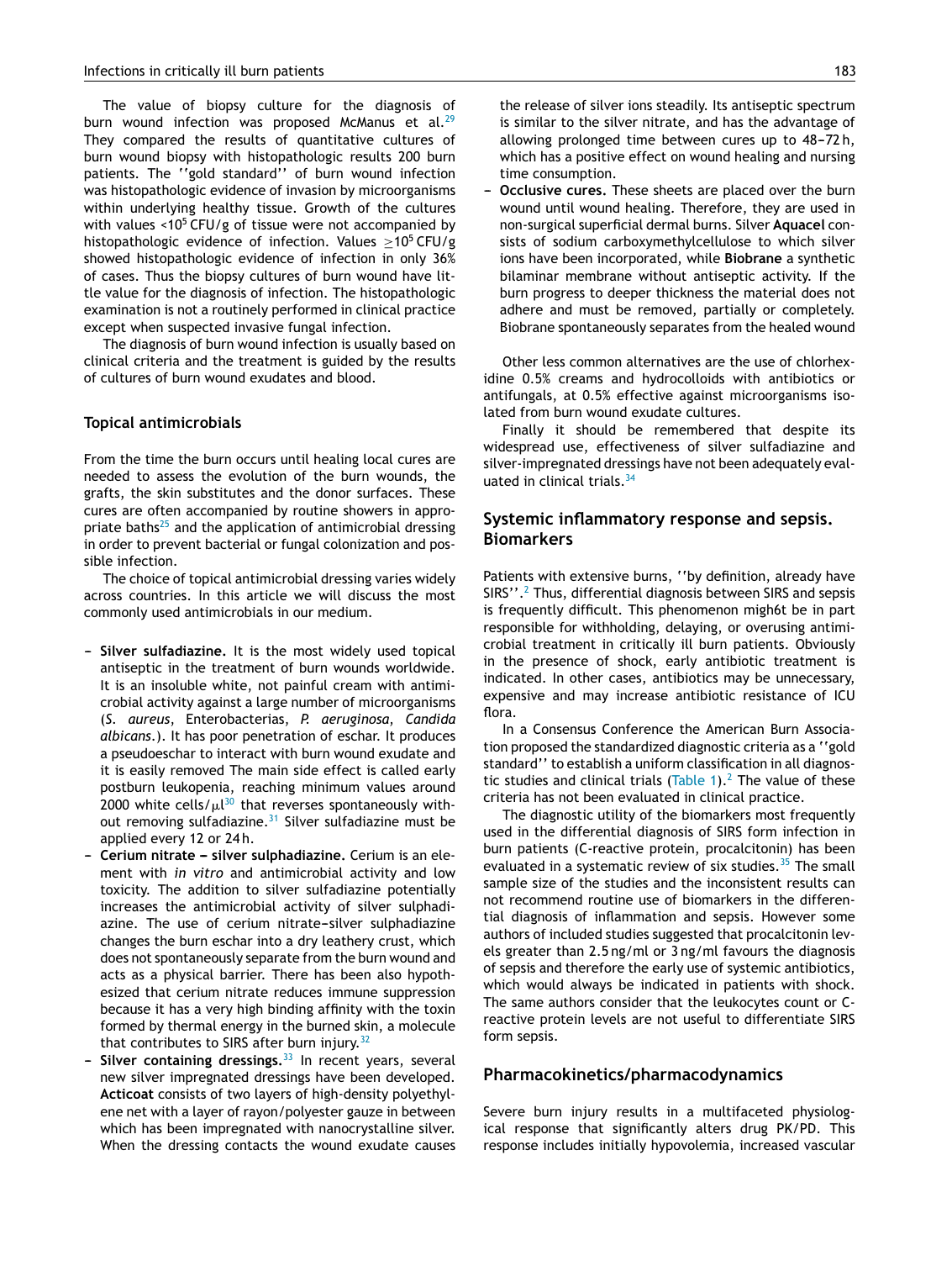<span id="page-5-0"></span>**Table 1** Diagnostic criteria for sepsis in burn patients.<sup>2</sup>

- **The definition of sepsis in adults should include at least 3 of the following criteria:**
	- *1. Temperature >39 or <36.5* ◦C
	- *2. Progressive tachycardia> 110 bpm*
	- *3. Progressive tachypnea > 25 bpm in not mechanically ventilated patient or >12 l/min in mechanically*
	- *ventilated patient*

*4. Thrombocytopenia <100,000/microliter (this criteria*

*is only valid from the third day after injury).*

*5. Hyperglycemia in the absence of pre-existing diabetes expressed by:*

- a. Untreated plasma glucose  $\geq 200$  mg/dl or
- b. Insulin resistance: >7 IU/h or increase >25% in insulin requirements in 24 h
- 

*6. Inability to continue enteral nutrition >24 h expressed by:*

- a. Abdominal distension or
- b. Residual >300 ml
- c. Diarrhoea >2500 ml/day

**These criteria must be added a documented infection by:**

*Culture positive diagnosis of infection and/or Pathologic tissue source identified and/or Clinical response to antimicrobial treatment.*

permeability, increased interstitial hydrostatic pressure, vasodilation and hypermetabolism. These physiological changes impact the distribution and excretion of drugs (increased volume of distribution, increase or decrease of total drug exposure), thus varying the therapeutic effect ''in vivo'' of drug.

There is a consensus that the pathophysiological changes that occur after the burn wound, including organ dysfunction (acute renal failure, liver dysfunction) and alterations in fluid and electrolyte balance, impact the PK/PD and consequently can modify drug administration, dose and administration frequency, to maintain therapeutic levels.<sup>4</sup>

A recent review,  $36$  summarized the literature on the PK/PD of antibiotics and antifungals in burn patients, providing suggestions for dosing. Beta-lactams, carbapenems, aminoglycosides, vancomycin, daptomycin, linezolid and colistin were reviewed.

# **Conflict of interest**

The authors have no conflicts of interest to declare.

# **Acknowledgement**

We would like to acknowledge Dr. Miguel Angel de la Cal for his support.

## **References**

1. [Dudeck](http://refhub.elsevier.com/S0210-5691(16)00053-X/sbref0185) [MA,](http://refhub.elsevier.com/S0210-5691(16)00053-X/sbref0185) [Weiner](http://refhub.elsevier.com/S0210-5691(16)00053-X/sbref0185) [LM,](http://refhub.elsevier.com/S0210-5691(16)00053-X/sbref0185) [Allen-Bridson](http://refhub.elsevier.com/S0210-5691(16)00053-X/sbref0185) [K,](http://refhub.elsevier.com/S0210-5691(16)00053-X/sbref0185) [Malpiedi](http://refhub.elsevier.com/S0210-5691(16)00053-X/sbref0185) [PJ,](http://refhub.elsevier.com/S0210-5691(16)00053-X/sbref0185) [Peterson](http://refhub.elsevier.com/S0210-5691(16)00053-X/sbref0185) [KD,](http://refhub.elsevier.com/S0210-5691(16)00053-X/sbref0185) [Pollock](http://refhub.elsevier.com/S0210-5691(16)00053-X/sbref0185) [DA,](http://refhub.elsevier.com/S0210-5691(16)00053-X/sbref0185) [et](http://refhub.elsevier.com/S0210-5691(16)00053-X/sbref0185) [al.](http://refhub.elsevier.com/S0210-5691(16)00053-X/sbref0185) [National](http://refhub.elsevier.com/S0210-5691(16)00053-X/sbref0185) [Healthcare](http://refhub.elsevier.com/S0210-5691(16)00053-X/sbref0185) [Safety](http://refhub.elsevier.com/S0210-5691(16)00053-X/sbref0185) [Network](http://refhub.elsevier.com/S0210-5691(16)00053-X/sbref0185) [\(NHSN\)](http://refhub.elsevier.com/S0210-5691(16)00053-X/sbref0185) [report,](http://refhub.elsevier.com/S0210-5691(16)00053-X/sbref0185) [data](http://refhub.elsevier.com/S0210-5691(16)00053-X/sbref0185) [summary](http://refhub.elsevier.com/S0210-5691(16)00053-X/sbref0185) [for](http://refhub.elsevier.com/S0210-5691(16)00053-X/sbref0185) [2012,](http://refhub.elsevier.com/S0210-5691(16)00053-X/sbref0185) [device-associated](http://refhub.elsevier.com/S0210-5691(16)00053-X/sbref0185) [mod](http://refhub.elsevier.com/S0210-5691(16)00053-X/sbref0185)[ule.](http://refhub.elsevier.com/S0210-5691(16)00053-X/sbref0185) [Am](http://refhub.elsevier.com/S0210-5691(16)00053-X/sbref0185) [J](http://refhub.elsevier.com/S0210-5691(16)00053-X/sbref0185) [Infect](http://refhub.elsevier.com/S0210-5691(16)00053-X/sbref0185) [Control.](http://refhub.elsevier.com/S0210-5691(16)00053-X/sbref0185) 2013;41:1148-66.

- 2. [Greenhalgh](http://refhub.elsevier.com/S0210-5691(16)00053-X/sbref0190) [DG,](http://refhub.elsevier.com/S0210-5691(16)00053-X/sbref0190) [Saffle](http://refhub.elsevier.com/S0210-5691(16)00053-X/sbref0190) [JR,](http://refhub.elsevier.com/S0210-5691(16)00053-X/sbref0190) [Holmes](http://refhub.elsevier.com/S0210-5691(16)00053-X/sbref0190) [JH4th,](http://refhub.elsevier.com/S0210-5691(16)00053-X/sbref0190) [Gamelli](http://refhub.elsevier.com/S0210-5691(16)00053-X/sbref0190) [RL,](http://refhub.elsevier.com/S0210-5691(16)00053-X/sbref0190) [Palmieri](http://refhub.elsevier.com/S0210-5691(16)00053-X/sbref0190) [TL,](http://refhub.elsevier.com/S0210-5691(16)00053-X/sbref0190) [Horton](http://refhub.elsevier.com/S0210-5691(16)00053-X/sbref0190) [JW,](http://refhub.elsevier.com/S0210-5691(16)00053-X/sbref0190) [et](http://refhub.elsevier.com/S0210-5691(16)00053-X/sbref0190) [al.](http://refhub.elsevier.com/S0210-5691(16)00053-X/sbref0190) [American](http://refhub.elsevier.com/S0210-5691(16)00053-X/sbref0190) [Burn](http://refhub.elsevier.com/S0210-5691(16)00053-X/sbref0190) [Association](http://refhub.elsevier.com/S0210-5691(16)00053-X/sbref0190) [consensus](http://refhub.elsevier.com/S0210-5691(16)00053-X/sbref0190) [con](http://refhub.elsevier.com/S0210-5691(16)00053-X/sbref0190)[ference](http://refhub.elsevier.com/S0210-5691(16)00053-X/sbref0190) [to](http://refhub.elsevier.com/S0210-5691(16)00053-X/sbref0190) [define](http://refhub.elsevier.com/S0210-5691(16)00053-X/sbref0190) [sepsis](http://refhub.elsevier.com/S0210-5691(16)00053-X/sbref0190) [and](http://refhub.elsevier.com/S0210-5691(16)00053-X/sbref0190) [infection](http://refhub.elsevier.com/S0210-5691(16)00053-X/sbref0190) [in](http://refhub.elsevier.com/S0210-5691(16)00053-X/sbref0190) [burns.](http://refhub.elsevier.com/S0210-5691(16)00053-X/sbref0190) [J](http://refhub.elsevier.com/S0210-5691(16)00053-X/sbref0190) [Burn](http://refhub.elsevier.com/S0210-5691(16)00053-X/sbref0190) [Care](http://refhub.elsevier.com/S0210-5691(16)00053-X/sbref0190) [Res.](http://refhub.elsevier.com/S0210-5691(16)00053-X/sbref0190) 2007:28:776-90.
- 3. [Weinbren](http://refhub.elsevier.com/S0210-5691(16)00053-X/sbref0195) [MJ.](http://refhub.elsevier.com/S0210-5691(16)00053-X/sbref0195) [Pharmacokinetics](http://refhub.elsevier.com/S0210-5691(16)00053-X/sbref0195) [of](http://refhub.elsevier.com/S0210-5691(16)00053-X/sbref0195) [antibiotics](http://refhub.elsevier.com/S0210-5691(16)00053-X/sbref0195) [in](http://refhub.elsevier.com/S0210-5691(16)00053-X/sbref0195) [burn](http://refhub.elsevier.com/S0210-5691(16)00053-X/sbref0195) [patients.](http://refhub.elsevier.com/S0210-5691(16)00053-X/sbref0195) [J](http://refhub.elsevier.com/S0210-5691(16)00053-X/sbref0195) [Antimicrob](http://refhub.elsevier.com/S0210-5691(16)00053-X/sbref0195) [Chemother.](http://refhub.elsevier.com/S0210-5691(16)00053-X/sbref0195) 1999;44:319-27.
- 4. [Silver](http://refhub.elsevier.com/S0210-5691(16)00053-X/sbref0200) [GM,](http://refhub.elsevier.com/S0210-5691(16)00053-X/sbref0200) [Klein](http://refhub.elsevier.com/S0210-5691(16)00053-X/sbref0200) [MB,](http://refhub.elsevier.com/S0210-5691(16)00053-X/sbref0200) [Herndon](http://refhub.elsevier.com/S0210-5691(16)00053-X/sbref0200) [DN,](http://refhub.elsevier.com/S0210-5691(16)00053-X/sbref0200) [Gamelli](http://refhub.elsevier.com/S0210-5691(16)00053-X/sbref0200) [RL,](http://refhub.elsevier.com/S0210-5691(16)00053-X/sbref0200) [Gibran](http://refhub.elsevier.com/S0210-5691(16)00053-X/sbref0200) [NS,](http://refhub.elsevier.com/S0210-5691(16)00053-X/sbref0200) [Altstein](http://refhub.elsevier.com/S0210-5691(16)00053-X/sbref0200) [L,](http://refhub.elsevier.com/S0210-5691(16)00053-X/sbref0200) [et](http://refhub.elsevier.com/S0210-5691(16)00053-X/sbref0200) [al.](http://refhub.elsevier.com/S0210-5691(16)00053-X/sbref0200) [Inflammation](http://refhub.elsevier.com/S0210-5691(16)00053-X/sbref0200) [and](http://refhub.elsevier.com/S0210-5691(16)00053-X/sbref0200) [the](http://refhub.elsevier.com/S0210-5691(16)00053-X/sbref0200) [Host](http://refhub.elsevier.com/S0210-5691(16)00053-X/sbref0200) [Response](http://refhub.elsevier.com/S0210-5691(16)00053-X/sbref0200) [to](http://refhub.elsevier.com/S0210-5691(16)00053-X/sbref0200) [Trauma.](http://refhub.elsevier.com/S0210-5691(16)00053-X/sbref0200) [Collaborative](http://refhub.elsevier.com/S0210-5691(16)00053-X/sbref0200) [Research](http://refhub.elsevier.com/S0210-5691(16)00053-X/sbref0200) [Program.](http://refhub.elsevier.com/S0210-5691(16)00053-X/sbref0200) [Standard](http://refhub.elsevier.com/S0210-5691(16)00053-X/sbref0200) [operating](http://refhub.elsevier.com/S0210-5691(16)00053-X/sbref0200) [procedures](http://refhub.elsevier.com/S0210-5691(16)00053-X/sbref0200) [for](http://refhub.elsevier.com/S0210-5691(16)00053-X/sbref0200) [the](http://refhub.elsevier.com/S0210-5691(16)00053-X/sbref0200) [clinical](http://refhub.elsevier.com/S0210-5691(16)00053-X/sbref0200) [management](http://refhub.elsevier.com/S0210-5691(16)00053-X/sbref0200) [of](http://refhub.elsevier.com/S0210-5691(16)00053-X/sbref0200) [patients](http://refhub.elsevier.com/S0210-5691(16)00053-X/sbref0200) [enrolled](http://refhub.elsevier.com/S0210-5691(16)00053-X/sbref0200) [in](http://refhub.elsevier.com/S0210-5691(16)00053-X/sbref0200) [a](http://refhub.elsevier.com/S0210-5691(16)00053-X/sbref0200) [prospec](http://refhub.elsevier.com/S0210-5691(16)00053-X/sbref0200)[tive](http://refhub.elsevier.com/S0210-5691(16)00053-X/sbref0200) [study](http://refhub.elsevier.com/S0210-5691(16)00053-X/sbref0200) [of](http://refhub.elsevier.com/S0210-5691(16)00053-X/sbref0200) [Inflammation](http://refhub.elsevier.com/S0210-5691(16)00053-X/sbref0200) [and](http://refhub.elsevier.com/S0210-5691(16)00053-X/sbref0200) [the](http://refhub.elsevier.com/S0210-5691(16)00053-X/sbref0200) [Host](http://refhub.elsevier.com/S0210-5691(16)00053-X/sbref0200) [Response](http://refhub.elsevier.com/S0210-5691(16)00053-X/sbref0200) [to](http://refhub.elsevier.com/S0210-5691(16)00053-X/sbref0200) [Thermal](http://refhub.elsevier.com/S0210-5691(16)00053-X/sbref0200) [Injury.](http://refhub.elsevier.com/S0210-5691(16)00053-X/sbref0200) [J](http://refhub.elsevier.com/S0210-5691(16)00053-X/sbref0200) [Burn](http://refhub.elsevier.com/S0210-5691(16)00053-X/sbref0200) [Care](http://refhub.elsevier.com/S0210-5691(16)00053-X/sbref0200) [Res.](http://refhub.elsevier.com/S0210-5691(16)00053-X/sbref0200) 2007;28:222-30.
- 5. [Van](http://refhub.elsevier.com/S0210-5691(16)00053-X/sbref0205) [Saene](http://refhub.elsevier.com/S0210-5691(16)00053-X/sbref0205) [HKF,](http://refhub.elsevier.com/S0210-5691(16)00053-X/sbref0205) [Nicolai](http://refhub.elsevier.com/S0210-5691(16)00053-X/sbref0205) [JPA.](http://refhub.elsevier.com/S0210-5691(16)00053-X/sbref0205) [The](http://refhub.elsevier.com/S0210-5691(16)00053-X/sbref0205) [prevention](http://refhub.elsevier.com/S0210-5691(16)00053-X/sbref0205) [of](http://refhub.elsevier.com/S0210-5691(16)00053-X/sbref0205) [wound](http://refhub.elsevier.com/S0210-5691(16)00053-X/sbref0205) [infec](http://refhub.elsevier.com/S0210-5691(16)00053-X/sbref0205)[tions](http://refhub.elsevier.com/S0210-5691(16)00053-X/sbref0205) [in](http://refhub.elsevier.com/S0210-5691(16)00053-X/sbref0205) [burn](http://refhub.elsevier.com/S0210-5691(16)00053-X/sbref0205) [patients.](http://refhub.elsevier.com/S0210-5691(16)00053-X/sbref0205) [Scand](http://refhub.elsevier.com/S0210-5691(16)00053-X/sbref0205) [J](http://refhub.elsevier.com/S0210-5691(16)00053-X/sbref0205) [Plast](http://refhub.elsevier.com/S0210-5691(16)00053-X/sbref0205) [Reconstr](http://refhub.elsevier.com/S0210-5691(16)00053-X/sbref0205) [Surg.](http://refhub.elsevier.com/S0210-5691(16)00053-X/sbref0205) [1979;13:](http://refhub.elsevier.com/S0210-5691(16)00053-X/sbref0205)  $63 - 7$  $63 - 7$ .
- 6. [Barret](http://refhub.elsevier.com/S0210-5691(16)00053-X/sbref0210) [JP.](http://refhub.elsevier.com/S0210-5691(16)00053-X/sbref0210) [Timing](http://refhub.elsevier.com/S0210-5691(16)00053-X/sbref0210) [of](http://refhub.elsevier.com/S0210-5691(16)00053-X/sbref0210) [bacterial](http://refhub.elsevier.com/S0210-5691(16)00053-X/sbref0210) [colonization](http://refhub.elsevier.com/S0210-5691(16)00053-X/sbref0210) [in](http://refhub.elsevier.com/S0210-5691(16)00053-X/sbref0210) [severe](http://refhub.elsevier.com/S0210-5691(16)00053-X/sbref0210) [burns:](http://refhub.elsevier.com/S0210-5691(16)00053-X/sbref0210) [is](http://refhub.elsevier.com/S0210-5691(16)00053-X/sbref0210) [strict](http://refhub.elsevier.com/S0210-5691(16)00053-X/sbref0210) [isolation](http://refhub.elsevier.com/S0210-5691(16)00053-X/sbref0210) [necessary?](http://refhub.elsevier.com/S0210-5691(16)00053-X/sbref0210) [Enferm](http://refhub.elsevier.com/S0210-5691(16)00053-X/sbref0210) [Infecc](http://refhub.elsevier.com/S0210-5691(16)00053-X/sbref0210) [Microbiol](http://refhub.elsevier.com/S0210-5691(16)00053-X/sbref0210) [Clin.](http://refhub.elsevier.com/S0210-5691(16)00053-X/sbref0210)  $2003:21:552-6.$  $2003:21:552-6.$
- 7. [de](http://refhub.elsevier.com/S0210-5691(16)00053-X/sbref0215) [la](http://refhub.elsevier.com/S0210-5691(16)00053-X/sbref0215) [Cal](http://refhub.elsevier.com/S0210-5691(16)00053-X/sbref0215) [MA,](http://refhub.elsevier.com/S0210-5691(16)00053-X/sbref0215) [Cerdá](http://refhub.elsevier.com/S0210-5691(16)00053-X/sbref0215) [E,](http://refhub.elsevier.com/S0210-5691(16)00053-X/sbref0215) [García-Hierro](http://refhub.elsevier.com/S0210-5691(16)00053-X/sbref0215) [P,](http://refhub.elsevier.com/S0210-5691(16)00053-X/sbref0215) [van](http://refhub.elsevier.com/S0210-5691(16)00053-X/sbref0215) [Saene](http://refhub.elsevier.com/S0210-5691(16)00053-X/sbref0215) [HK,](http://refhub.elsevier.com/S0210-5691(16)00053-X/sbref0215) [Gómez-](http://refhub.elsevier.com/S0210-5691(16)00053-X/sbref0215)[Santos](http://refhub.elsevier.com/S0210-5691(16)00053-X/sbref0215) [D,](http://refhub.elsevier.com/S0210-5691(16)00053-X/sbref0215) [Negro](http://refhub.elsevier.com/S0210-5691(16)00053-X/sbref0215) [E,](http://refhub.elsevier.com/S0210-5691(16)00053-X/sbref0215) [et](http://refhub.elsevier.com/S0210-5691(16)00053-X/sbref0215) [al.](http://refhub.elsevier.com/S0210-5691(16)00053-X/sbref0215) [Survival](http://refhub.elsevier.com/S0210-5691(16)00053-X/sbref0215) [benefit](http://refhub.elsevier.com/S0210-5691(16)00053-X/sbref0215) [in](http://refhub.elsevier.com/S0210-5691(16)00053-X/sbref0215) [critically](http://refhub.elsevier.com/S0210-5691(16)00053-X/sbref0215) [ill](http://refhub.elsevier.com/S0210-5691(16)00053-X/sbref0215) [burned](http://refhub.elsevier.com/S0210-5691(16)00053-X/sbref0215) [patients](http://refhub.elsevier.com/S0210-5691(16)00053-X/sbref0215) [receiving](http://refhub.elsevier.com/S0210-5691(16)00053-X/sbref0215) [selective](http://refhub.elsevier.com/S0210-5691(16)00053-X/sbref0215) [decontamination](http://refhub.elsevier.com/S0210-5691(16)00053-X/sbref0215) [of](http://refhub.elsevier.com/S0210-5691(16)00053-X/sbref0215) [the](http://refhub.elsevier.com/S0210-5691(16)00053-X/sbref0215) [digestive](http://refhub.elsevier.com/S0210-5691(16)00053-X/sbref0215) [tract:](http://refhub.elsevier.com/S0210-5691(16)00053-X/sbref0215) [a](http://refhub.elsevier.com/S0210-5691(16)00053-X/sbref0215) [randomized,](http://refhub.elsevier.com/S0210-5691(16)00053-X/sbref0215) [placebo-controlled,](http://refhub.elsevier.com/S0210-5691(16)00053-X/sbref0215) [double-blind](http://refhub.elsevier.com/S0210-5691(16)00053-X/sbref0215) [trial.](http://refhub.elsevier.com/S0210-5691(16)00053-X/sbref0215) [Ann](http://refhub.elsevier.com/S0210-5691(16)00053-X/sbref0215) [Surg.](http://refhub.elsevier.com/S0210-5691(16)00053-X/sbref0215) 2005;241:424-30.
- 8. [Taylor](http://refhub.elsevier.com/S0210-5691(16)00053-X/sbref0220) [N,](http://refhub.elsevier.com/S0210-5691(16)00053-X/sbref0220) [van](http://refhub.elsevier.com/S0210-5691(16)00053-X/sbref0220) [Saene](http://refhub.elsevier.com/S0210-5691(16)00053-X/sbref0220) [HK,](http://refhub.elsevier.com/S0210-5691(16)00053-X/sbref0220) [Abella](http://refhub.elsevier.com/S0210-5691(16)00053-X/sbref0220) [A,](http://refhub.elsevier.com/S0210-5691(16)00053-X/sbref0220) [Silvestri](http://refhub.elsevier.com/S0210-5691(16)00053-X/sbref0220) [L,](http://refhub.elsevier.com/S0210-5691(16)00053-X/sbref0220) [Vucic](http://refhub.elsevier.com/S0210-5691(16)00053-X/sbref0220) [M,](http://refhub.elsevier.com/S0210-5691(16)00053-X/sbref0220) [Peric](http://refhub.elsevier.com/S0210-5691(16)00053-X/sbref0220) [M.](http://refhub.elsevier.com/S0210-5691(16)00053-X/sbref0220) [Selective](http://refhub.elsevier.com/S0210-5691(16)00053-X/sbref0220) [digestive](http://refhub.elsevier.com/S0210-5691(16)00053-X/sbref0220) [decontamination.](http://refhub.elsevier.com/S0210-5691(16)00053-X/sbref0220) [Why](http://refhub.elsevier.com/S0210-5691(16)00053-X/sbref0220) [don't](http://refhub.elsevier.com/S0210-5691(16)00053-X/sbref0220) [we](http://refhub.elsevier.com/S0210-5691(16)00053-X/sbref0220) [apply](http://refhub.elsevier.com/S0210-5691(16)00053-X/sbref0220) [the](http://refhub.elsevier.com/S0210-5691(16)00053-X/sbref0220) [evidence](http://refhub.elsevier.com/S0210-5691(16)00053-X/sbref0220) [in](http://refhub.elsevier.com/S0210-5691(16)00053-X/sbref0220) [the](http://refhub.elsevier.com/S0210-5691(16)00053-X/sbref0220) [clinical](http://refhub.elsevier.com/S0210-5691(16)00053-X/sbref0220) [practice?](http://refhub.elsevier.com/S0210-5691(16)00053-X/sbref0220) [Med](http://refhub.elsevier.com/S0210-5691(16)00053-X/sbref0220) [Intensiva.](http://refhub.elsevier.com/S0210-5691(16)00053-X/sbref0220) 2007:31:136-45.
- 9. [de](http://refhub.elsevier.com/S0210-5691(16)00053-X/sbref0225) [la](http://refhub.elsevier.com/S0210-5691(16)00053-X/sbref0225) [Cal](http://refhub.elsevier.com/S0210-5691(16)00053-X/sbref0225) [MA,](http://refhub.elsevier.com/S0210-5691(16)00053-X/sbref0225) [Cerdá](http://refhub.elsevier.com/S0210-5691(16)00053-X/sbref0225) [E,](http://refhub.elsevier.com/S0210-5691(16)00053-X/sbref0225) [García-Hierro](http://refhub.elsevier.com/S0210-5691(16)00053-X/sbref0225) [P,](http://refhub.elsevier.com/S0210-5691(16)00053-X/sbref0225) [Lorente](http://refhub.elsevier.com/S0210-5691(16)00053-X/sbref0225) [L,](http://refhub.elsevier.com/S0210-5691(16)00053-X/sbref0225) [Sánchez-](http://refhub.elsevier.com/S0210-5691(16)00053-X/sbref0225)[Concheiro](http://refhub.elsevier.com/S0210-5691(16)00053-X/sbref0225) [M,](http://refhub.elsevier.com/S0210-5691(16)00053-X/sbref0225) [Díaz](http://refhub.elsevier.com/S0210-5691(16)00053-X/sbref0225) [C,](http://refhub.elsevier.com/S0210-5691(16)00053-X/sbref0225) [et](http://refhub.elsevier.com/S0210-5691(16)00053-X/sbref0225) [al.](http://refhub.elsevier.com/S0210-5691(16)00053-X/sbref0225) [Pneumonia](http://refhub.elsevier.com/S0210-5691(16)00053-X/sbref0225) [in](http://refhub.elsevier.com/S0210-5691(16)00053-X/sbref0225) [patients](http://refhub.elsevier.com/S0210-5691(16)00053-X/sbref0225) [with](http://refhub.elsevier.com/S0210-5691(16)00053-X/sbref0225) [severe](http://refhub.elsevier.com/S0210-5691(16)00053-X/sbref0225) [burns:](http://refhub.elsevier.com/S0210-5691(16)00053-X/sbref0225) [a](http://refhub.elsevier.com/S0210-5691(16)00053-X/sbref0225) [classification](http://refhub.elsevier.com/S0210-5691(16)00053-X/sbref0225) [according](http://refhub.elsevier.com/S0210-5691(16)00053-X/sbref0225) [to](http://refhub.elsevier.com/S0210-5691(16)00053-X/sbref0225) [the](http://refhub.elsevier.com/S0210-5691(16)00053-X/sbref0225) [concept](http://refhub.elsevier.com/S0210-5691(16)00053-X/sbref0225) [of](http://refhub.elsevier.com/S0210-5691(16)00053-X/sbref0225) [the](http://refhub.elsevier.com/S0210-5691(16)00053-X/sbref0225) [carrier](http://refhub.elsevier.com/S0210-5691(16)00053-X/sbref0225) [state.](http://refhub.elsevier.com/S0210-5691(16)00053-X/sbref0225) [Chest.](http://refhub.elsevier.com/S0210-5691(16)00053-X/sbref0225) 2001;119:1160-5.
- 10. [Liberati](http://refhub.elsevier.com/S0210-5691(16)00053-X/sbref0230) [A,](http://refhub.elsevier.com/S0210-5691(16)00053-X/sbref0230) [D'Amico](http://refhub.elsevier.com/S0210-5691(16)00053-X/sbref0230) [R,](http://refhub.elsevier.com/S0210-5691(16)00053-X/sbref0230) [Pifferi](http://refhub.elsevier.com/S0210-5691(16)00053-X/sbref0230) [S,](http://refhub.elsevier.com/S0210-5691(16)00053-X/sbref0230) [Torri](http://refhub.elsevier.com/S0210-5691(16)00053-X/sbref0230) [V,](http://refhub.elsevier.com/S0210-5691(16)00053-X/sbref0230) [Brazzi](http://refhub.elsevier.com/S0210-5691(16)00053-X/sbref0230) [L,](http://refhub.elsevier.com/S0210-5691(16)00053-X/sbref0230) [Parmelli](http://refhub.elsevier.com/S0210-5691(16)00053-X/sbref0230) [E.](http://refhub.elsevier.com/S0210-5691(16)00053-X/sbref0230) [Antibiotic](http://refhub.elsevier.com/S0210-5691(16)00053-X/sbref0230) [prophylaxis](http://refhub.elsevier.com/S0210-5691(16)00053-X/sbref0230) [to](http://refhub.elsevier.com/S0210-5691(16)00053-X/sbref0230) [reduce](http://refhub.elsevier.com/S0210-5691(16)00053-X/sbref0230) [respiratory](http://refhub.elsevier.com/S0210-5691(16)00053-X/sbref0230) [tract](http://refhub.elsevier.com/S0210-5691(16)00053-X/sbref0230) [infections](http://refhub.elsevier.com/S0210-5691(16)00053-X/sbref0230) [and](http://refhub.elsevier.com/S0210-5691(16)00053-X/sbref0230) [mortality](http://refhub.elsevier.com/S0210-5691(16)00053-X/sbref0230) [in](http://refhub.elsevier.com/S0210-5691(16)00053-X/sbref0230) [adults](http://refhub.elsevier.com/S0210-5691(16)00053-X/sbref0230) [receiving](http://refhub.elsevier.com/S0210-5691(16)00053-X/sbref0230) [intensive](http://refhub.elsevier.com/S0210-5691(16)00053-X/sbref0230) [care.](http://refhub.elsevier.com/S0210-5691(16)00053-X/sbref0230) [Cochrane](http://refhub.elsevier.com/S0210-5691(16)00053-X/sbref0230) [Database](http://refhub.elsevier.com/S0210-5691(16)00053-X/sbref0230) [Syst](http://refhub.elsevier.com/S0210-5691(16)00053-X/sbref0230) [Rev.](http://refhub.elsevier.com/S0210-5691(16)00053-X/sbref0230) [2009;7.](http://refhub.elsevier.com/S0210-5691(16)00053-X/sbref0230)
- 11. [Silvestri](http://refhub.elsevier.com/S0210-5691(16)00053-X/sbref0235) [L,](http://refhub.elsevier.com/S0210-5691(16)00053-X/sbref0235) [van](http://refhub.elsevier.com/S0210-5691(16)00053-X/sbref0235) [Saene](http://refhub.elsevier.com/S0210-5691(16)00053-X/sbref0235) [HK,](http://refhub.elsevier.com/S0210-5691(16)00053-X/sbref0235) [Milanese](http://refhub.elsevier.com/S0210-5691(16)00053-X/sbref0235) [M,](http://refhub.elsevier.com/S0210-5691(16)00053-X/sbref0235) [Gregori](http://refhub.elsevier.com/S0210-5691(16)00053-X/sbref0235) [D,](http://refhub.elsevier.com/S0210-5691(16)00053-X/sbref0235) [Gullo](http://refhub.elsevier.com/S0210-5691(16)00053-X/sbref0235) [A.](http://refhub.elsevier.com/S0210-5691(16)00053-X/sbref0235) [Selec](http://refhub.elsevier.com/S0210-5691(16)00053-X/sbref0235)[tive](http://refhub.elsevier.com/S0210-5691(16)00053-X/sbref0235) [decontamination](http://refhub.elsevier.com/S0210-5691(16)00053-X/sbref0235) [of](http://refhub.elsevier.com/S0210-5691(16)00053-X/sbref0235) [the](http://refhub.elsevier.com/S0210-5691(16)00053-X/sbref0235) [digestive](http://refhub.elsevier.com/S0210-5691(16)00053-X/sbref0235) [tract](http://refhub.elsevier.com/S0210-5691(16)00053-X/sbref0235) [reduces](http://refhub.elsevier.com/S0210-5691(16)00053-X/sbref0235) [bacterial](http://refhub.elsevier.com/S0210-5691(16)00053-X/sbref0235) [bloodstream](http://refhub.elsevier.com/S0210-5691(16)00053-X/sbref0235) [infection](http://refhub.elsevier.com/S0210-5691(16)00053-X/sbref0235) [and](http://refhub.elsevier.com/S0210-5691(16)00053-X/sbref0235) [mortality](http://refhub.elsevier.com/S0210-5691(16)00053-X/sbref0235) [in](http://refhub.elsevier.com/S0210-5691(16)00053-X/sbref0235) [critically](http://refhub.elsevier.com/S0210-5691(16)00053-X/sbref0235) [ill](http://refhub.elsevier.com/S0210-5691(16)00053-X/sbref0235) [patients.](http://refhub.elsevier.com/S0210-5691(16)00053-X/sbref0235) [Systematic](http://refhub.elsevier.com/S0210-5691(16)00053-X/sbref0235) [review](http://refhub.elsevier.com/S0210-5691(16)00053-X/sbref0235) [of](http://refhub.elsevier.com/S0210-5691(16)00053-X/sbref0235) [randomized,](http://refhub.elsevier.com/S0210-5691(16)00053-X/sbref0235) [controlled](http://refhub.elsevier.com/S0210-5691(16)00053-X/sbref0235) [trials.](http://refhub.elsevier.com/S0210-5691(16)00053-X/sbref0235) [J](http://refhub.elsevier.com/S0210-5691(16)00053-X/sbref0235) [Hosp](http://refhub.elsevier.com/S0210-5691(16)00053-X/sbref0235) [Infect.](http://refhub.elsevier.com/S0210-5691(16)00053-X/sbref0235) [2007;65:187](http://refhub.elsevier.com/S0210-5691(16)00053-X/sbref0235)-[203.](http://refhub.elsevier.com/S0210-5691(16)00053-X/sbref0235)
- 12. [de](http://refhub.elsevier.com/S0210-5691(16)00053-X/sbref0240) [Smet](http://refhub.elsevier.com/S0210-5691(16)00053-X/sbref0240) [AM,](http://refhub.elsevier.com/S0210-5691(16)00053-X/sbref0240) [Kluytmans](http://refhub.elsevier.com/S0210-5691(16)00053-X/sbref0240) [JA,](http://refhub.elsevier.com/S0210-5691(16)00053-X/sbref0240) [Blok](http://refhub.elsevier.com/S0210-5691(16)00053-X/sbref0240) [HE,](http://refhub.elsevier.com/S0210-5691(16)00053-X/sbref0240) [Mascini](http://refhub.elsevier.com/S0210-5691(16)00053-X/sbref0240) [EM,](http://refhub.elsevier.com/S0210-5691(16)00053-X/sbref0240) [Benus](http://refhub.elsevier.com/S0210-5691(16)00053-X/sbref0240) [RF,](http://refhub.elsevier.com/S0210-5691(16)00053-X/sbref0240) [Bernards](http://refhub.elsevier.com/S0210-5691(16)00053-X/sbref0240) [AT,](http://refhub.elsevier.com/S0210-5691(16)00053-X/sbref0240) [et](http://refhub.elsevier.com/S0210-5691(16)00053-X/sbref0240) [al.](http://refhub.elsevier.com/S0210-5691(16)00053-X/sbref0240) [Selective](http://refhub.elsevier.com/S0210-5691(16)00053-X/sbref0240) [digestive](http://refhub.elsevier.com/S0210-5691(16)00053-X/sbref0240) [tract](http://refhub.elsevier.com/S0210-5691(16)00053-X/sbref0240) [decontamination](http://refhub.elsevier.com/S0210-5691(16)00053-X/sbref0240) [and](http://refhub.elsevier.com/S0210-5691(16)00053-X/sbref0240) [selective](http://refhub.elsevier.com/S0210-5691(16)00053-X/sbref0240) [oropharyngeal](http://refhub.elsevier.com/S0210-5691(16)00053-X/sbref0240) [decontamination](http://refhub.elsevier.com/S0210-5691(16)00053-X/sbref0240) [and](http://refhub.elsevier.com/S0210-5691(16)00053-X/sbref0240) [antibiotic](http://refhub.elsevier.com/S0210-5691(16)00053-X/sbref0240) [resistance](http://refhub.elsevier.com/S0210-5691(16)00053-X/sbref0240) [in](http://refhub.elsevier.com/S0210-5691(16)00053-X/sbref0240) [patients](http://refhub.elsevier.com/S0210-5691(16)00053-X/sbref0240) [in](http://refhub.elsevier.com/S0210-5691(16)00053-X/sbref0240) [intensive-care](http://refhub.elsevier.com/S0210-5691(16)00053-X/sbref0240) [units:](http://refhub.elsevier.com/S0210-5691(16)00053-X/sbref0240) [an](http://refhub.elsevier.com/S0210-5691(16)00053-X/sbref0240) [open-label,](http://refhub.elsevier.com/S0210-5691(16)00053-X/sbref0240) [clustered](http://refhub.elsevier.com/S0210-5691(16)00053-X/sbref0240) [group-randomised,](http://refhub.elsevier.com/S0210-5691(16)00053-X/sbref0240) [crossover](http://refhub.elsevier.com/S0210-5691(16)00053-X/sbref0240) [study.](http://refhub.elsevier.com/S0210-5691(16)00053-X/sbref0240) [Lancet](http://refhub.elsevier.com/S0210-5691(16)00053-X/sbref0240) [Infect](http://refhub.elsevier.com/S0210-5691(16)00053-X/sbref0240) [Dis.](http://refhub.elsevier.com/S0210-5691(16)00053-X/sbref0240) [2011;11:372](http://refhub.elsevier.com/S0210-5691(16)00053-X/sbref0240)-[80.](http://refhub.elsevier.com/S0210-5691(16)00053-X/sbref0240)
- 13. [Brun-Buissom](http://refhub.elsevier.com/S0210-5691(16)00053-X/sbref0245) [C,](http://refhub.elsevier.com/S0210-5691(16)00053-X/sbref0245) [Legrand](http://refhub.elsevier.com/S0210-5691(16)00053-X/sbref0245) [P,](http://refhub.elsevier.com/S0210-5691(16)00053-X/sbref0245) [Rauss](http://refhub.elsevier.com/S0210-5691(16)00053-X/sbref0245) [A,](http://refhub.elsevier.com/S0210-5691(16)00053-X/sbref0245) [Richard](http://refhub.elsevier.com/S0210-5691(16)00053-X/sbref0245) [C,](http://refhub.elsevier.com/S0210-5691(16)00053-X/sbref0245) [Montravers](http://refhub.elsevier.com/S0210-5691(16)00053-X/sbref0245) [F,](http://refhub.elsevier.com/S0210-5691(16)00053-X/sbref0245) [Besbes](http://refhub.elsevier.com/S0210-5691(16)00053-X/sbref0245) [M,](http://refhub.elsevier.com/S0210-5691(16)00053-X/sbref0245) [et](http://refhub.elsevier.com/S0210-5691(16)00053-X/sbref0245) [al.](http://refhub.elsevier.com/S0210-5691(16)00053-X/sbref0245) [Intestinal](http://refhub.elsevier.com/S0210-5691(16)00053-X/sbref0245) [decontamination](http://refhub.elsevier.com/S0210-5691(16)00053-X/sbref0245) [for](http://refhub.elsevier.com/S0210-5691(16)00053-X/sbref0245) [control](http://refhub.elsevier.com/S0210-5691(16)00053-X/sbref0245) [of](http://refhub.elsevier.com/S0210-5691(16)00053-X/sbref0245) [nosocomial](http://refhub.elsevier.com/S0210-5691(16)00053-X/sbref0245) [multiresistant](http://refhub.elsevier.com/S0210-5691(16)00053-X/sbref0245) [gram-negative](http://refhub.elsevier.com/S0210-5691(16)00053-X/sbref0245) [bacilli.](http://refhub.elsevier.com/S0210-5691(16)00053-X/sbref0245) [Study](http://refhub.elsevier.com/S0210-5691(16)00053-X/sbref0245) [of](http://refhub.elsevier.com/S0210-5691(16)00053-X/sbref0245) [an](http://refhub.elsevier.com/S0210-5691(16)00053-X/sbref0245) [outbreak](http://refhub.elsevier.com/S0210-5691(16)00053-X/sbref0245) [in](http://refhub.elsevier.com/S0210-5691(16)00053-X/sbref0245) [an](http://refhub.elsevier.com/S0210-5691(16)00053-X/sbref0245) [intensive](http://refhub.elsevier.com/S0210-5691(16)00053-X/sbref0245) [care](http://refhub.elsevier.com/S0210-5691(16)00053-X/sbref0245) [unit.](http://refhub.elsevier.com/S0210-5691(16)00053-X/sbref0245) [Ann](http://refhub.elsevier.com/S0210-5691(16)00053-X/sbref0245) [Intern](http://refhub.elsevier.com/S0210-5691(16)00053-X/sbref0245) [Med.](http://refhub.elsevier.com/S0210-5691(16)00053-X/sbref0245) 1989;110:873-81.
- 14. [Mackie](http://refhub.elsevier.com/S0210-5691(16)00053-X/sbref0250) [DP,](http://refhub.elsevier.com/S0210-5691(16)00053-X/sbref0250) [van](http://refhub.elsevier.com/S0210-5691(16)00053-X/sbref0250) [Hertum](http://refhub.elsevier.com/S0210-5691(16)00053-X/sbref0250) [WA,](http://refhub.elsevier.com/S0210-5691(16)00053-X/sbref0250) [Schumburg](http://refhub.elsevier.com/S0210-5691(16)00053-X/sbref0250) [T,](http://refhub.elsevier.com/S0210-5691(16)00053-X/sbref0250) [Kuijper](http://refhub.elsevier.com/S0210-5691(16)00053-X/sbref0250) [EC,](http://refhub.elsevier.com/S0210-5691(16)00053-X/sbref0250) [Knape](http://refhub.elsevier.com/S0210-5691(16)00053-X/sbref0250) [P.](http://refhub.elsevier.com/S0210-5691(16)00053-X/sbref0250) [Prevention](http://refhub.elsevier.com/S0210-5691(16)00053-X/sbref0250) [of](http://refhub.elsevier.com/S0210-5691(16)00053-X/sbref0250) [infection](http://refhub.elsevier.com/S0210-5691(16)00053-X/sbref0250) [in](http://refhub.elsevier.com/S0210-5691(16)00053-X/sbref0250) [burns:](http://refhub.elsevier.com/S0210-5691(16)00053-X/sbref0250) [preliminary](http://refhub.elsevier.com/S0210-5691(16)00053-X/sbref0250) [experience](http://refhub.elsevier.com/S0210-5691(16)00053-X/sbref0250) [with](http://refhub.elsevier.com/S0210-5691(16)00053-X/sbref0250) [selective](http://refhub.elsevier.com/S0210-5691(16)00053-X/sbref0250) [decontamination](http://refhub.elsevier.com/S0210-5691(16)00053-X/sbref0250) of the [digestive](http://refhub.elsevier.com/S0210-5691(16)00053-X/sbref0250) tract in [patients](http://refhub.elsevier.com/S0210-5691(16)00053-X/sbref0250) [with](http://refhub.elsevier.com/S0210-5691(16)00053-X/sbref0250) [extensive](http://refhub.elsevier.com/S0210-5691(16)00053-X/sbref0250) [injuries.](http://refhub.elsevier.com/S0210-5691(16)00053-X/sbref0250) [J](http://refhub.elsevier.com/S0210-5691(16)00053-X/sbref0250) [Trauma.](http://refhub.elsevier.com/S0210-5691(16)00053-X/sbref0250) 1992;32:570-5.
- 15. [Cerdá](http://refhub.elsevier.com/S0210-5691(16)00053-X/sbref0255) [E,](http://refhub.elsevier.com/S0210-5691(16)00053-X/sbref0255) [Abella](http://refhub.elsevier.com/S0210-5691(16)00053-X/sbref0255) [A,](http://refhub.elsevier.com/S0210-5691(16)00053-X/sbref0255) [de](http://refhub.elsevier.com/S0210-5691(16)00053-X/sbref0255) [la](http://refhub.elsevier.com/S0210-5691(16)00053-X/sbref0255) [Cal](http://refhub.elsevier.com/S0210-5691(16)00053-X/sbref0255) [MA,](http://refhub.elsevier.com/S0210-5691(16)00053-X/sbref0255) [Lorente](http://refhub.elsevier.com/S0210-5691(16)00053-X/sbref0255) [JA,](http://refhub.elsevier.com/S0210-5691(16)00053-X/sbref0255) [García-](http://refhub.elsevier.com/S0210-5691(16)00053-X/sbref0255)[Hierro](http://refhub.elsevier.com/S0210-5691(16)00053-X/sbref0255) [P,](http://refhub.elsevier.com/S0210-5691(16)00053-X/sbref0255) [van](http://refhub.elsevier.com/S0210-5691(16)00053-X/sbref0255) [Saene](http://refhub.elsevier.com/S0210-5691(16)00053-X/sbref0255) [HK,](http://refhub.elsevier.com/S0210-5691(16)00053-X/sbref0255) [et](http://refhub.elsevier.com/S0210-5691(16)00053-X/sbref0255) [al.](http://refhub.elsevier.com/S0210-5691(16)00053-X/sbref0255) [Enteral](http://refhub.elsevier.com/S0210-5691(16)00053-X/sbref0255) [vancomycin](http://refhub.elsevier.com/S0210-5691(16)00053-X/sbref0255) [controls](http://refhub.elsevier.com/S0210-5691(16)00053-X/sbref0255) [methicillin-resistant](http://refhub.elsevier.com/S0210-5691(16)00053-X/sbref0255) *[Staphylococcus](http://refhub.elsevier.com/S0210-5691(16)00053-X/sbref0255) [aureus](http://refhub.elsevier.com/S0210-5691(16)00053-X/sbref0255)* [endemicity](http://refhub.elsevier.com/S0210-5691(16)00053-X/sbref0255) [in](http://refhub.elsevier.com/S0210-5691(16)00053-X/sbref0255) [an](http://refhub.elsevier.com/S0210-5691(16)00053-X/sbref0255) [intensive](http://refhub.elsevier.com/S0210-5691(16)00053-X/sbref0255) [care](http://refhub.elsevier.com/S0210-5691(16)00053-X/sbref0255) [burn](http://refhub.elsevier.com/S0210-5691(16)00053-X/sbref0255) [unit:](http://refhub.elsevier.com/S0210-5691(16)00053-X/sbref0255) [a](http://refhub.elsevier.com/S0210-5691(16)00053-X/sbref0255) [9](http://refhub.elsevier.com/S0210-5691(16)00053-X/sbref0255) [year](http://refhub.elsevier.com/S0210-5691(16)00053-X/sbref0255) [prospective](http://refhub.elsevier.com/S0210-5691(16)00053-X/sbref0255) [study.](http://refhub.elsevier.com/S0210-5691(16)00053-X/sbref0255) [Ann](http://refhub.elsevier.com/S0210-5691(16)00053-X/sbref0255) [Surg.](http://refhub.elsevier.com/S0210-5691(16)00053-X/sbref0255) 2007;245:397-407.
- 16. [American](http://refhub.elsevier.com/S0210-5691(16)00053-X/sbref0260) [Burn](http://refhub.elsevier.com/S0210-5691(16)00053-X/sbref0260) [Association.](http://refhub.elsevier.com/S0210-5691(16)00053-X/sbref0260) [National](http://refhub.elsevier.com/S0210-5691(16)00053-X/sbref0260) [Burn](http://refhub.elsevier.com/S0210-5691(16)00053-X/sbref0260) [Repository](http://refhub.elsevier.com/S0210-5691(16)00053-X/sbref0260) [2015.](http://refhub.elsevier.com/S0210-5691(16)00053-X/sbref0260) [Ver](http://refhub.elsevier.com/S0210-5691(16)00053-X/sbref0260)[sion](http://refhub.elsevier.com/S0210-5691(16)00053-X/sbref0260) [11.0.](http://refhub.elsevier.com/S0210-5691(16)00053-X/sbref0260) [Report](http://refhub.elsevier.com/S0210-5691(16)00053-X/sbref0260) [of](http://refhub.elsevier.com/S0210-5691(16)00053-X/sbref0260) [data](http://refhub.elsevier.com/S0210-5691(16)00053-X/sbref0260) [from](http://refhub.elsevier.com/S0210-5691(16)00053-X/sbref0260) 2005-2014; [2015.](http://refhub.elsevier.com/S0210-5691(16)00053-X/sbref0260) [p.](http://refhub.elsevier.com/S0210-5691(16)00053-X/sbref0260) [82.](http://refhub.elsevier.com/S0210-5691(16)00053-X/sbref0260)
- 17. [Shupp](http://refhub.elsevier.com/S0210-5691(16)00053-X/sbref0265) [JW,](http://refhub.elsevier.com/S0210-5691(16)00053-X/sbref0265) [Pavlovich](http://refhub.elsevier.com/S0210-5691(16)00053-X/sbref0265) [AR,](http://refhub.elsevier.com/S0210-5691(16)00053-X/sbref0265) [Jeng](http://refhub.elsevier.com/S0210-5691(16)00053-X/sbref0265) [JC,](http://refhub.elsevier.com/S0210-5691(16)00053-X/sbref0265) [Pezzullo](http://refhub.elsevier.com/S0210-5691(16)00053-X/sbref0265) [JC,](http://refhub.elsevier.com/S0210-5691(16)00053-X/sbref0265) [Oetgen](http://refhub.elsevier.com/S0210-5691(16)00053-X/sbref0265) [WJ,](http://refhub.elsevier.com/S0210-5691(16)00053-X/sbref0265) [Jaskille](http://refhub.elsevier.com/S0210-5691(16)00053-X/sbref0265) [AD,](http://refhub.elsevier.com/S0210-5691(16)00053-X/sbref0265) [et](http://refhub.elsevier.com/S0210-5691(16)00053-X/sbref0265) [al.](http://refhub.elsevier.com/S0210-5691(16)00053-X/sbref0265) [Epidemiology](http://refhub.elsevier.com/S0210-5691(16)00053-X/sbref0265) [of](http://refhub.elsevier.com/S0210-5691(16)00053-X/sbref0265) [bloodstream](http://refhub.elsevier.com/S0210-5691(16)00053-X/sbref0265) [infections](http://refhub.elsevier.com/S0210-5691(16)00053-X/sbref0265) [in](http://refhub.elsevier.com/S0210-5691(16)00053-X/sbref0265) [burn-injured](http://refhub.elsevier.com/S0210-5691(16)00053-X/sbref0265) [patients:](http://refhub.elsevier.com/S0210-5691(16)00053-X/sbref0265) [a](http://refhub.elsevier.com/S0210-5691(16)00053-X/sbref0265) [review](http://refhub.elsevier.com/S0210-5691(16)00053-X/sbref0265) [of](http://refhub.elsevier.com/S0210-5691(16)00053-X/sbref0265) [the](http://refhub.elsevier.com/S0210-5691(16)00053-X/sbref0265) [national](http://refhub.elsevier.com/S0210-5691(16)00053-X/sbref0265) [burn](http://refhub.elsevier.com/S0210-5691(16)00053-X/sbref0265) [repository.](http://refhub.elsevier.com/S0210-5691(16)00053-X/sbref0265) [J](http://refhub.elsevier.com/S0210-5691(16)00053-X/sbref0265) [Burn](http://refhub.elsevier.com/S0210-5691(16)00053-X/sbref0265) [Care](http://refhub.elsevier.com/S0210-5691(16)00053-X/sbref0265) [Res.](http://refhub.elsevier.com/S0210-5691(16)00053-X/sbref0265) [2010;31:521](http://refhub.elsevier.com/S0210-5691(16)00053-X/sbref0265)-[8.](http://refhub.elsevier.com/S0210-5691(16)00053-X/sbref0265)
- 18. [Dudeck](http://refhub.elsevier.com/S0210-5691(16)00053-X/sbref0270) [MA,](http://refhub.elsevier.com/S0210-5691(16)00053-X/sbref0270) [Edwards](http://refhub.elsevier.com/S0210-5691(16)00053-X/sbref0270) [JR,](http://refhub.elsevier.com/S0210-5691(16)00053-X/sbref0270) [Bridson](http://refhub.elsevier.com/S0210-5691(16)00053-X/sbref0270) [KA,](http://refhub.elsevier.com/S0210-5691(16)00053-X/sbref0270) [Gross](http://refhub.elsevier.com/S0210-5691(16)00053-X/sbref0270) [C,](http://refhub.elsevier.com/S0210-5691(16)00053-X/sbref0270) [Malpiedi](http://refhub.elsevier.com/S0210-5691(16)00053-X/sbref0270) [PJ,](http://refhub.elsevier.com/S0210-5691(16)00053-X/sbref0270) [Peterson](http://refhub.elsevier.com/S0210-5691(16)00053-X/sbref0270) [D.](http://refhub.elsevier.com/S0210-5691(16)00053-X/sbref0270) [National](http://refhub.elsevier.com/S0210-5691(16)00053-X/sbref0270) [Healthcare](http://refhub.elsevier.com/S0210-5691(16)00053-X/sbref0270) [Safety](http://refhub.elsevier.com/S0210-5691(16)00053-X/sbref0270) [Network](http://refhub.elsevier.com/S0210-5691(16)00053-X/sbref0270) [report,](http://refhub.elsevier.com/S0210-5691(16)00053-X/sbref0270) [data](http://refhub.elsevier.com/S0210-5691(16)00053-X/sbref0270)